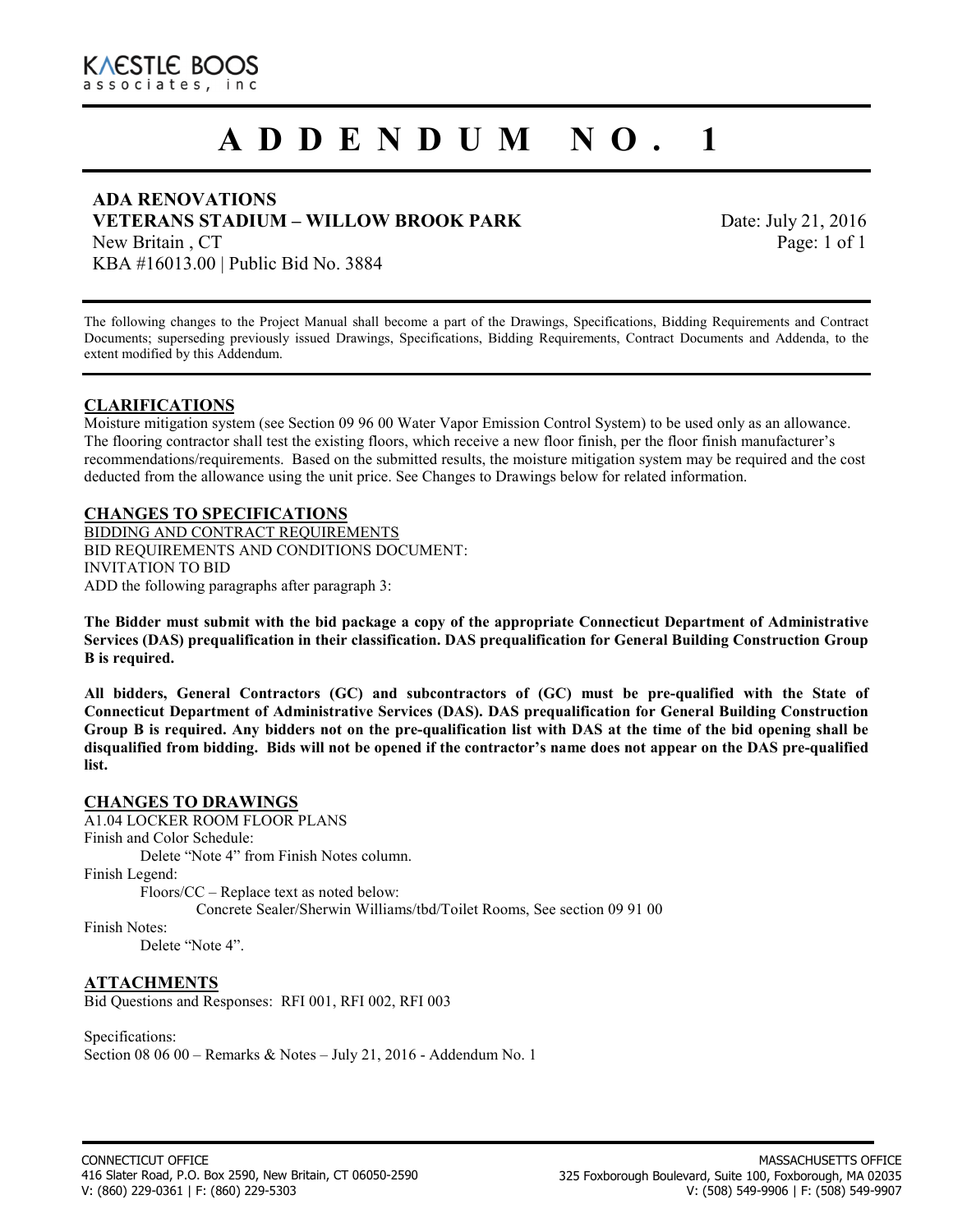# **Veterans Stadium ADA Renovations**

# **Scott Mangiagli**

| From:    | Chris Rossignol <crossignol@scopeconstruction.com></crossignol@scopeconstruction.com> |  |
|----------|---------------------------------------------------------------------------------------|--|
| Sent:    | Tuesday, July 19, 2016 4:52 PM                                                        |  |
| To:      | smangiagli@kba-architects.com                                                         |  |
| Subject: | Veterans Stadium                                                                      |  |
|          |                                                                                       |  |

Scott,

See RFIs below:

- Please confirm if a DAS Certificate must be submitted with bid if it is over \$500,000.
- Please provide a specification for the concrete.

Thank you.

**Chris Rossignol SCOPE Construction Co., Inc.** 

KBA Response:

1. See Addendum No. 1.

2. See specification Section 32 13 13 Concrete Paving for all concrete.

SJM 7/21/16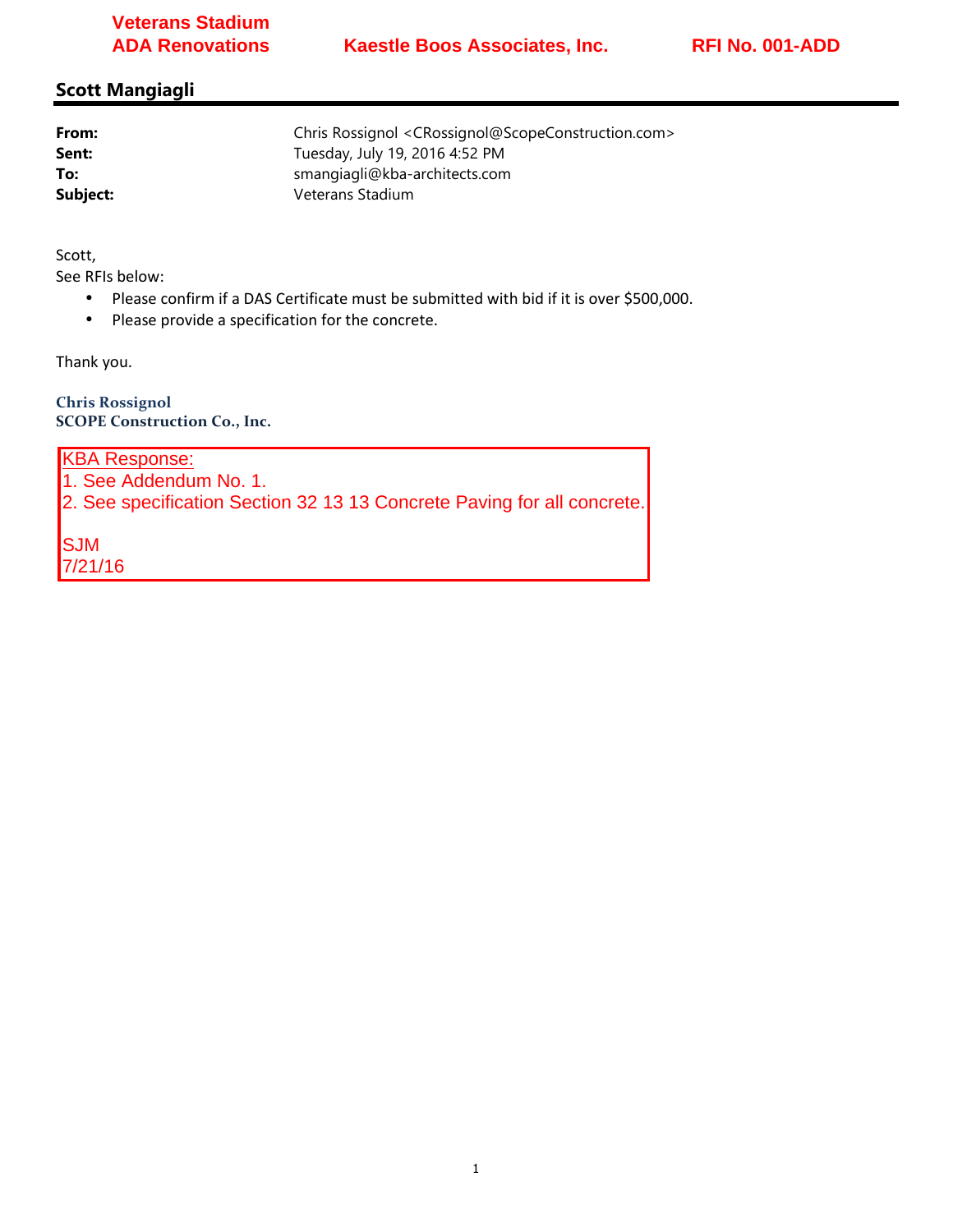# **Veterans Stadium ADA Renovations**

### **Scott Mangiagli**

| From:    | Joe Aresco <joearesco@sbcqlobal.net></joearesco@sbcqlobal.net> |
|----------|----------------------------------------------------------------|
| Sent:    | Wednesday, July 20, 2016 12:04 PM                              |
| To:      | Scott Mangiagli                                                |
| Subject: | Fw: Veterans Stadium                                           |

See hardware questions for Veterans Stadium project.

Thank you.

Joe Aresco President *Aresco Construction Company 175 North Main Street Middletown, CT 06457*

*860 - 346 - 6621 Phone 860 - 344 - 8236 Fax*

M.A.& M., Inc dba Aresco Construction Company is an Affirmative Action/Equal Opportunity Employer or AA/EOE

Show original message On Wednesday, July 20, 2016 11:53 AM, Paul Kahl <PaulK@tullbrothers.com> wrote:

Good afternoon Joe,

I was just reviewing the DFH at the Veterans Stadium project and I have a couple questions, first the door schedule in the specifications is followed by the remarks page but the remarks are cut off at #6 , I require the rest of the page as there are openings with remark #7 please advise. Second there are existing locksets that require a new keyed core, who is the manufacturer of the existing locksets.

Thank you,

# Paul Kahl

Tull Brothers, Inc. **Estimator** P 860-563-9328 F 860-563-1509 paulk@tullbrothers.com KBA Response:

1. See Addendum No. 1 for revised Remarks & Notes. 2. Not all locksets are identified. KBA does not have this information.

SJM 7/21/16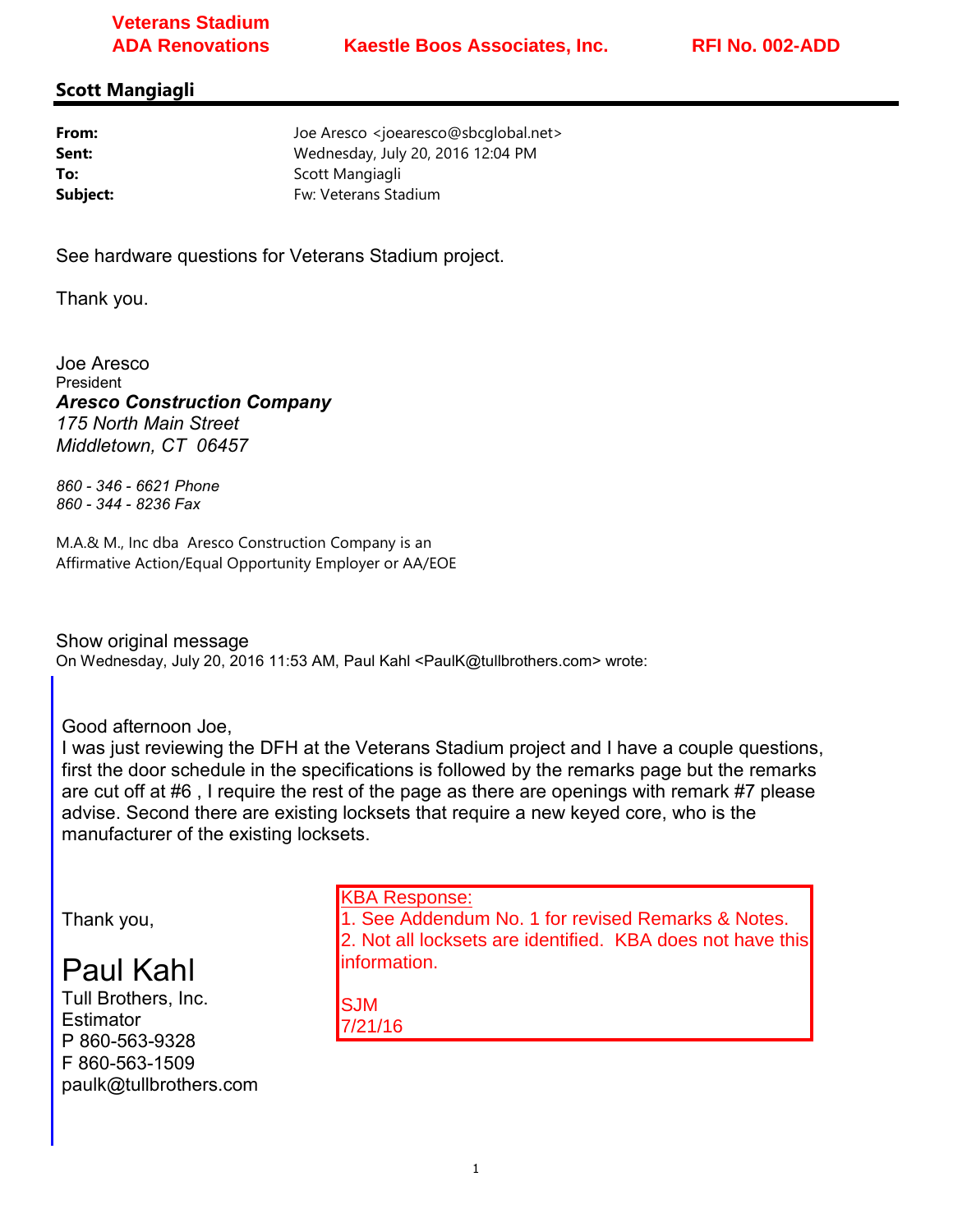# **Veterans Stadium ADA Renovations**

# **Scott Mangiagli**

| From:    | Chris Rossignol <crossignol@scopeconstruction.com></crossignol@scopeconstruction.com> |
|----------|---------------------------------------------------------------------------------------|
| Sent:    | Wednesday, July 20, 2016 3:04 PM                                                      |
| To:      | smangiagli@kba-architects.com                                                         |
| Subject: | Veterans Stadium - Bathroom Floor Finish                                              |

Scott,

7/21/16

On the finish schedule on A1.04 it indicates CC for the floor finish in the Visitors toilet rooms. Below this it indicates this is for the concrete finish and provides a manufacturers name of Vexcon. However, the notes column seem to indicate to use the same epoxy paint, by Sherwin Williams, that is being used in the concessions. Please clarify which finish is correct for the toilet rooms. Thank you.

**Chris Rossignol SCOPE Construction Co., Inc.** 

KBA Response: 1. See Addendum No. 1. SJM